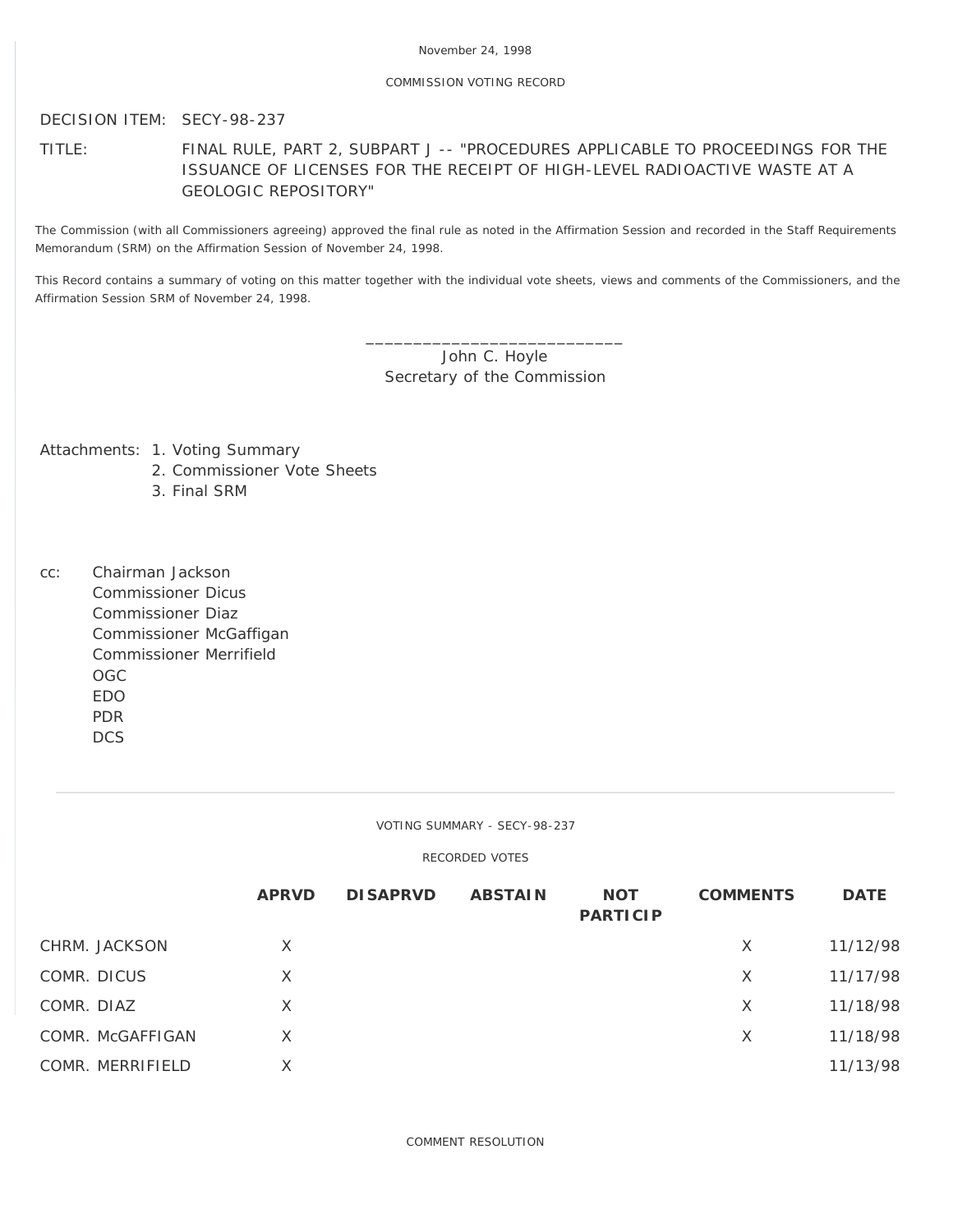In their vote sheets, all Commissioners approved the final rule and some provided additional comments. Commissioners Dicus, Diaz, and Merrifield agreed to support only the first approach to resolving funding issues while Chairman Jackson and Commissioner McGaffigan agreed that both approaches should be retained in the Federal Register notice. Commissioners Dicus, McGaffigan, and Merrifield agreed to delete subpart (4) of the definition of 'documentary material' while Chairman Jackson and Commissioner Diaz would have preferred to retain subpart (4) with a modification.

Subsequently, the Commission affirmed the final rule in an Affirmation Session as reflected in the SRM issued on November 24, 1998.

## **Chairman Jackson's Comments on SECY-98-237**

I approve the final rule (10 C.F.R. Part 2, Subpart J) on procedures applicable to proceedings for the issuance of licenses for the receipt of high-level radioactive waste at a geologic repository, and I offer the following comments on a few aspects of the rule.

In particular, I feel that the revised definition of documentary material in the final rule is a general improvement over the definition in the proposed rule, because among other matters, it reinstates the phrase, "is likely to lead to the discovery of relevant information," in subpart 4 of the definition, to be consistent with the general parameters of discovery. See, e.g., Federal Rule of Civil Procedure 26(b)(1). Relative to subpart 4 of the definition, however, I feel that it should be clarified to explain to what the information must be relevant. Therefore, I recommend that subpart 4 be revised to read as follows: "(4) any information that is likely to lead to the discovery of information that is relevant to, the licensing of the candidate site for a geologic repository. The scope of documentary material shall be guided by the topical guidelines in the applicable NRC Regulatory Guide."

I support the retention of the advisory review panel as opposed to an informal users group, in view of the complex issues that will need to be coordinated among the various interested participants in the implementation phase of the rule in a more structured and efficient context. Likewise, I believe that maintaining the panel membership as currently structured is manageable without sacrificing representation of the affected entities, particularly since past practice has demonstrated that individual members of the various coalitions have been afforded the opportunity to attend and participate in the panel meetings.

Finally, I emphasize my support of a separate rulemaking to amend 10 C.F.R. 2.715, the regulation on participation by a person not a party, to ensure that this rule is clearly inclusive of federally recognized Native American tribal governments.

## **Commissioner Dicus Comments on SECY-98-237**

The proceeding for licensing of a high level waste repository will clearly be one of the most significant and challenging licensing actions undertaken by the Commission. It is my view that an efficient document control and distribution system, such as that proposed in this final rule, will be a crucial piece of the process of achieving an efficient licensing p process sufficient for us to meet our obligations for reaching a decision on any repository application. Just as with the Commission's recent publication of a policy statement to improve adjudicatory proceedings, we must continue to be alert for other areas that will allow us to improve the efficiency of our responsibilities with respect to the high level waste repository.

## **Commissioner Diaz Comments on SECY-98-237**

I approve the final rule subject to the following:

- I agree with Chairman Jackson's recommendations regarding the definition in Subpart 4.
- I approve maintaining the LSN Advisory Review Panel (LSNARP) as long as the report to the Commission from the Senior Management Team includes the public comments received at LSNARP meetings.
- Regarding the funding issue, I support the first approach, i.e., having participants approach those Affected Units of Local Governments for funds. (I believe that potential parties would be more successful approaching local units which are closer to them and thus, more understanding of, and supportive to, their needs than coming to the Federal Government.)

### **Commissioner McGaffigan Comments on SECY-98-237**

With one exception, involving the definition of "documentary material", I approve the staff's recommended final rule and statement of considerations. I include here the FRN's statement (on page 15) that "the NRC intends to undertake a separate rulemaking to amend [ 2.715] to include federally recognized Native American tribal governments," and the FRN's descriptions of two approaches (on pages 13-15) to funding participants in the LSN. It is time that we made good use of technological developments since the original promulgation of Subpart J.

I would remove the 4th element in the definition of "documentary material" -- "any information that is likely to lead to the discovery of relevant material." (See 2.1001; conforming changes would need to be made to the draft statement of considerations.) The main argument for including this element is that "it states one of the generally accepted parameters for discovery." It is true that this element, besides conforming to the existing text of Subpart J, tracks closely a long-standing parameter of discovery practice in the Federal District Courts. Rule 26(b)(1) of the Federal Rules of Civil Procedures says in part, "The information sought need not be admissible at the trial if the information sought appears reasonably calculated to lead to the discovery of admissible evidence." However, this District Court Rule and the proposed final definition of "documentary material" operate in quite different contexts. The Rule says what a party is obliged to provide *if asked*, but the definition of "documentary material" helps define what a party must provide without being asked. It is not too difficult to apply Rule 26(b)(1) to a finite and usually reasonably small set of requests and deduce what one's obligations are, but I do not see how a party to a repository licensing can reasonably be expected to usefully distinguish among vast amounts of material just that information that is likely to lead to the discovery of relevant material. It is far more likely that parties will burden the system and themselves